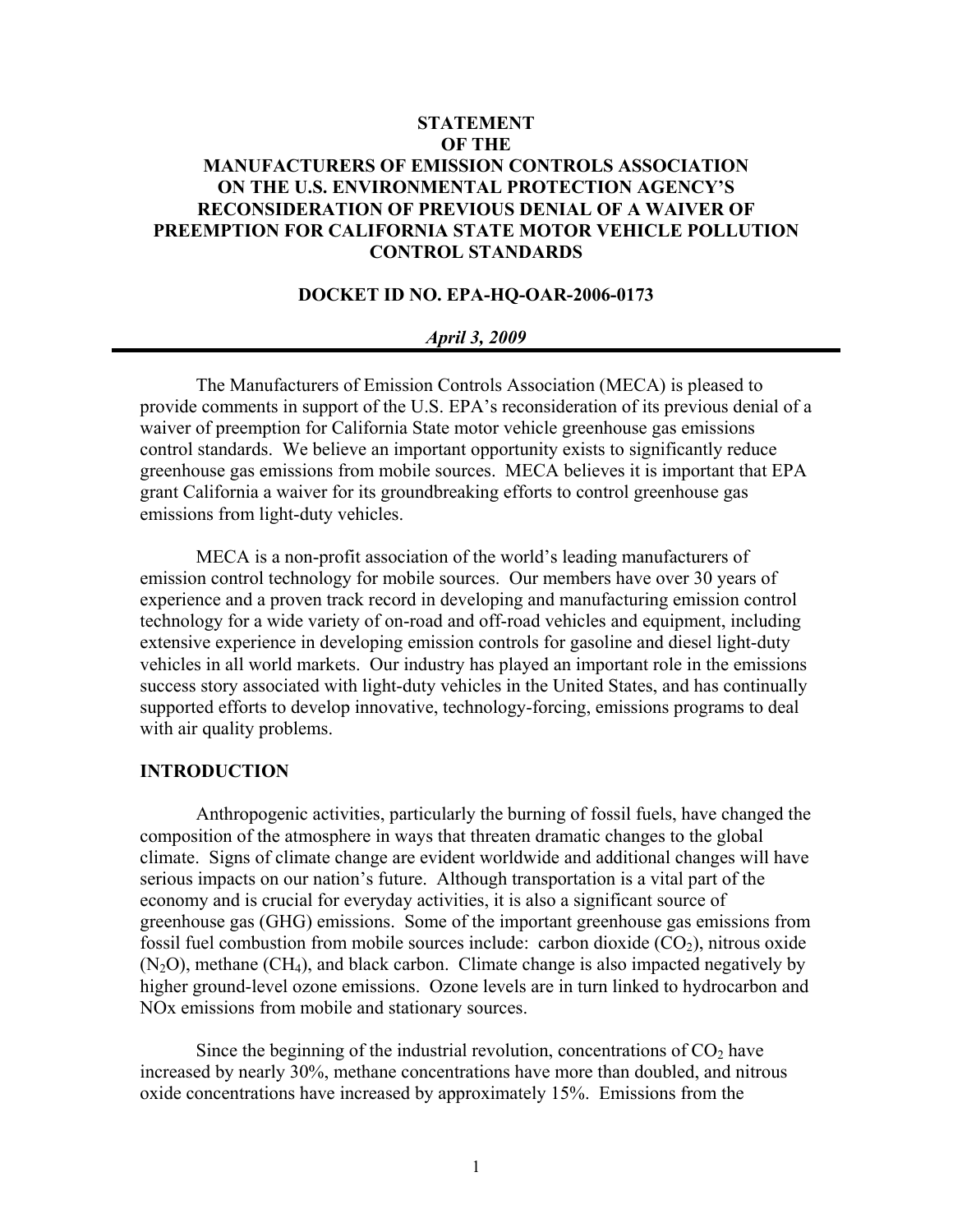transportation sector contribute about 33% of the  $CO<sub>2</sub>$  emissions in the U.S. and accounts for 96% of the radiative-forcing effect from transportation sources. A majority of anthropogenic  $CO<sub>2</sub>$  emissions come from combustion of fossil fuels. Despite improvements in vehicle engine efficiency, transportation energy use is expected to grow by 48% between 2003 and 2025. As such, controlling greenhouse gas emissions from the transportation sector is essential to the overall efforts to alleviate long-term impacts on the climate.

There are a large set of technologies that can significantly reduce, either directly or indirectly, mobile source emissions of  $CO_2$ ,  $N_2O$  (as well as other NOx emissions), CH4, and black carbon. Our comments focus on available exhaust emission control technologies and the impacts these technologies can have on greenhouse gas emissions.

# **AVAILABLE TECHNOLOGIES TO REDUCE MOBILE SOURCE GHG EMISSIONS**

### **Carbon Dioxide (CO<sub>2</sub>)**

As the largest source of U.S. greenhouse gas emission,  $CO<sub>2</sub>$  from fossil fuel combustion has accounted for approximately 79% of global warming potential (GWP) weighted emissions since 1990, growing slowly from 77% of total GWP-weighted emissions in 1990 to 80% in 2006. Of the total, transportation activities accounted for  $33\%$  of  $CO<sub>2</sub>$  emissions from fossil fuel combustion in 2006. The overall rise in U.S. GHG emissions primarily reflects increased emissions of  $CO<sub>2</sub>$  as a result of increasing fossil fuel combustion. Over  $60\%$  of the  $CO<sub>2</sub>$  emissions resulted from gasoline consumption for personal vehicle use and the remaining emissions came from other transportation activities, including combustion of diesel fuel in heavy-duty vehicles. In 2003, about 81% of transportation GHG emissions in the U.S. came from on-road vehicles, with light-duty vehicles accounting for 62% of total transportation emissions. Heavy-duty vehicles were responsible for 19% of total transportation emissions and nonroad vehicles accounted for 16% of all transportation GHG emissions in 2003. There are a large set of technology combinations that are available to reduce greenhouse gas emissions from passenger vehicles and light-duty trucks, including fuel efficient, state-ofthe-art and future advanced gasoline and diesel powertrains.

Implicit in federal and state greenhouse gas emission analyses is the ability of these advanced powertrain options to meet the applicable criteria pollutant emission standards, such as CO, NOx, and non-methane organic gases (NMOG). All of these advanced, light-duty powertrain options combined with the appropriately designed and optimized emission control technologies can meet all current and future federal and state criteria emission requirements. In this manner, advanced emission controls for criteria pollutants enable advanced powertrains to also be viable options for reducing greenhouse gas emissions. A range of powertrain technologies, including engine turbochargers, exhaust gas recirculation systems, advanced fuel systems, variable valve actuation technology, advanced transmissions, hybrid powertrain components, and powertrain control modules that can be applied to both light-duty gasoline and diesel powertrains to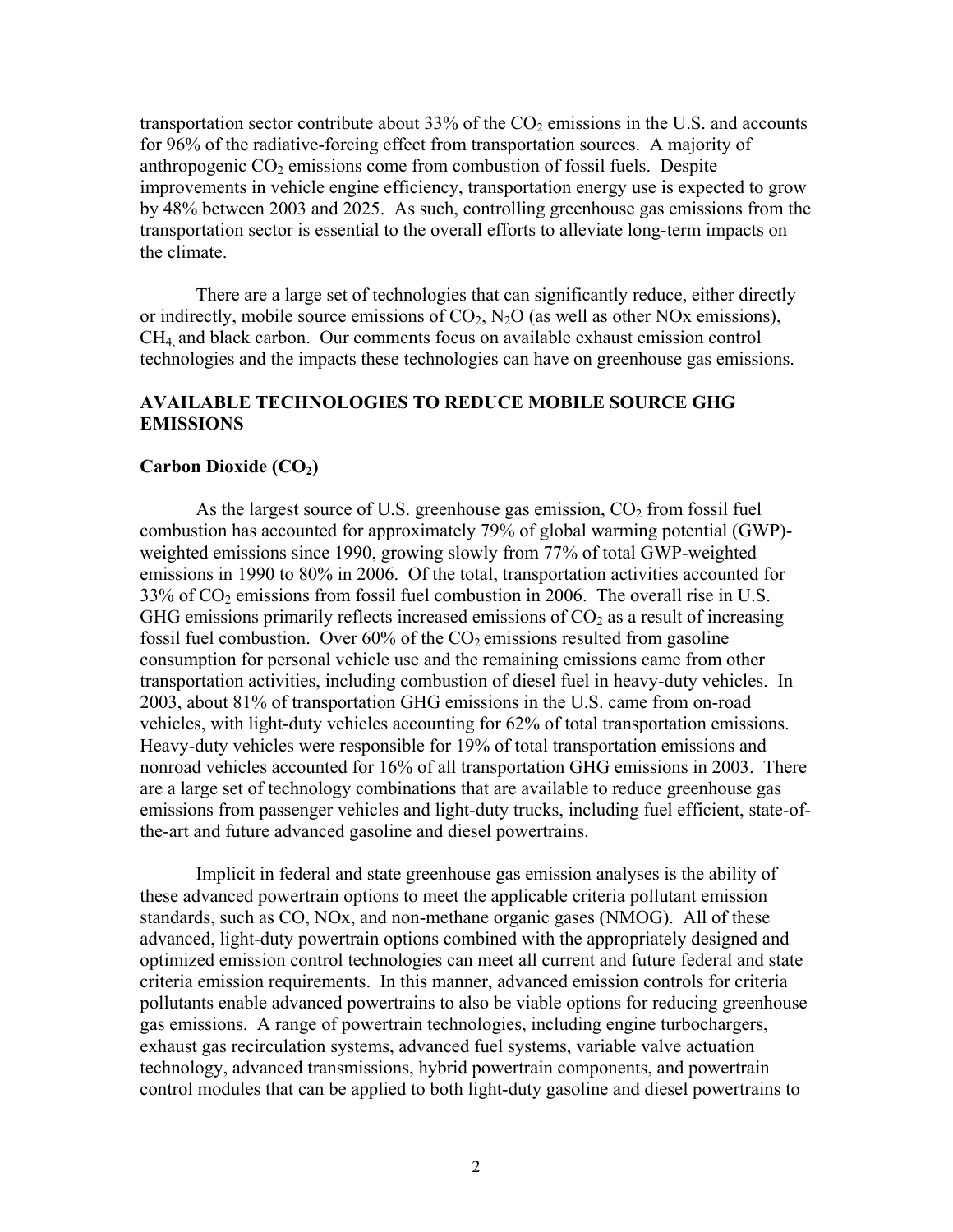help improve overall vehicle efficiencies, reduce fuel consumption, both of which can result in lower  $CO<sub>2</sub>$  exhaust emissions. In many cases, the application and optimization of advanced emission control technologies on advanced powertrains can be achieved with minimal impacts on overall fuel consumption.

 Light-duty diesel powertrains will see increased interest in North America because of their high fuel efficiency and relatively lower greenhouse gas emissions compared to gasoline engines (on the order of 20-40% higher fuel efficiency and 10-20% lower  $CO<sub>2</sub>$  emissions for diesel engines compared to comparable gasoline engines). Advanced emission controls for controlling diesel particulate emissions and NOx emissions from diesel engines allow light-duty diesel engines to achieve comparable criteria pollutant emission levels to gasoline engines.

Significant criteria emission reductions from diesel vehicles can be achieved through the use of several technologies, including:

## *Diesel Particulate Filters (DPFs)*

Diesel particulate filters (DPFs) remove particulate matter in diesel exhaust by filtering exhaust from the engine. High efficiency DPFs can achieve up to, and in some cases, greater than, 90% reduction in diesel particulate matter (PM). The basis for the design of wall-flow particulate filters is a ceramic honeycomb structure with alternate channels plugged at opposite ends. As the gases pass into the open end of a channel, the plug at the opposite end forces the gases through the porous wall of the honeycomb channel and out through the neighboring channel. The porous wall and the filter cake of particulate matter that forms within and on the surface of the wall serve as the filter media for particulates. Since the filter can fill up over time by developing a layer of retained particles on the inside surface of the porous wall, the accumulated particles must be burned off or removed to regenerate the filter. This regeneration process can be accomplished with a variety of methods including both active strategies that rely on generating external sources of heat (e.g., fuel burners, fuel dosing strategies that utilize fuel combustion over a catalyst, electrical elements, intake air throttling) and passive strategies that utilize catalysts that are displayed directly on the filter element or upstream of the filter.

In addition to wall-flow ceramic particulate filters, exhaust filters are also available based on metal substrates that utilize sintered metal filtering elements and tortuous flow paths for directing the particulate-containing exhaust gases through the sintered filter element.

To date, more than five million DPFs have been installed on light-duty diesel vehicles operating in Europe. New "clean diesel" light-duty models that are already available in the U.S. or will be introduced in the coming years will be equipped with DPFs to meet EPA or ARB emission standards for diesel PM. Nearly all new heavy-duty highway diesel engines starting with the 2007 model year in the U.S. are equipped with diesel particulate filters to comply with EPA emission standards for diesel PM.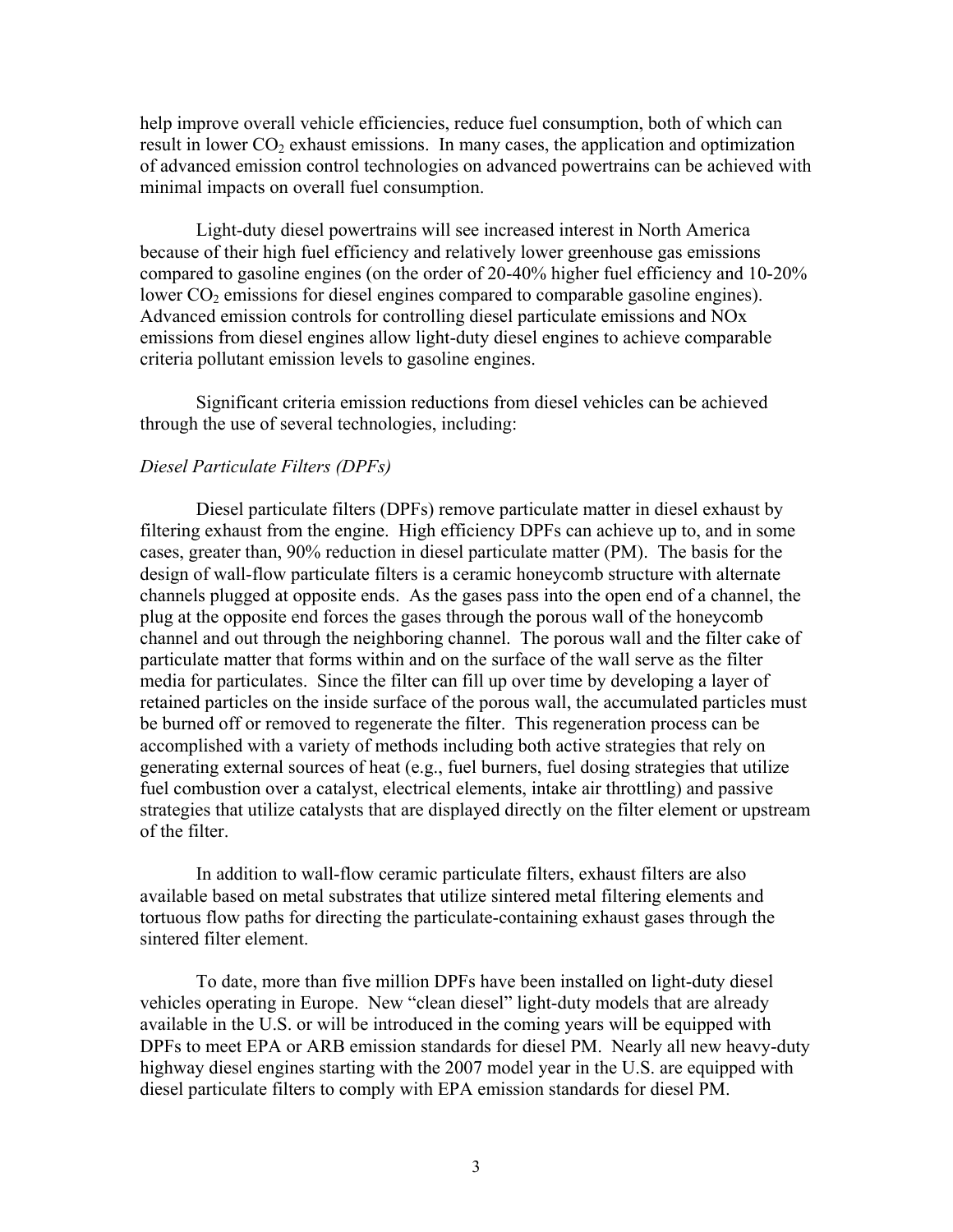# *Selective Catalytic Reduction (SCR) and Lean NOx Adsorber Catalysts for Diesel Engines*

Selective catalytic reduction (SCR), lean NOx adsorber catalysts, and combinations of these two technologies can be used to significantly reduce NOx emissions from diesel vehicles. SCR system uses a chemical reductant, usually urea solution, to convert nitrogen oxides to molecular nitrogen and oxygen-rich exhaust streams like those encountered with diesel engines. Upon thermal decomposition in the exhaust, urea decomposes to ammonia which serves as the reductant. As exhaust and reductant pass over the SCR catalyst, chemical reactions occur that reduce NOx emissions to nitrogen and water.

Lean NOx adsorber catalysts have characteristics similar to the catalytic converters used on gasoline, stoichiometric engines but with the addition of materials that adsorb NOx under typical lean engine operations. As the lean NOx adsorber catalyst fills up with adsorbed NOx, a short oxygen deficient or fuel rich regeneration cycle is needed to displace the adsorbed NOx and reduce the NOx over available precious metal catalyst sites using hydrocarbon and CO reductants that are available during this rich regeneration step. These lean NOx adsorber catalysts can also adsorb SOx species that may be present in the exhaust and therefore require ultra-low sulfur levels in the fuel to maximize their performance for reducing NOx. In addition to frequent short NOx adsorber regeneration cycles, these catalysts must also be less frequently purged of adsorbed sulfur species.

SCR catalyst and lean NOx adsorber catalysts for diesel combustion strategies are capable of reducing NOx emissions from 70 to 90%. SCR catalysts are already widely used on late model trucks operating in Europe to control  $NOx$  ( $> 500,000$  trucks) and will be used by most heavy-duty engine manufacturers to comply with EPA's 2010 heavyduty, on-road NOx emission standards. Lean NOx adsorber catalysts have already seen applications on a few light-duty diesel vehicles sold in Europe and Japan and will be used on smaller new "clean diesel" light-duty diesel engines that will be available here in the U.S. and Japan. The 2009 model year VW Jetta includes a lean NOx adsorber catalyst system for achieving EPA's Tier 2, Bin 5 and California's LEV II LEV NOx emission standards. The 2007 Dodge Ram pick-up, powered by a Cummins diesel engine, became the first heavy-duty vehicle to meet EPA's 2010 on-road, heavy-duty emission standards (three years in advance of the 2010 standards) by using an advanced emission control system that featured a diesel particulate filter and a lean NOx adsorber catalyst.

An early version of Mercedes' BlueTec technology combined a lean NOx adsorber catalyst with an SCR catalyst on the Mercedes E320 sedan first offered for sale in the U.S. in October 2006. Honda has reported on its efforts to combine lean NOx adsorber catalysts with SCR catalysts on the same substrate for future light-duty diesel vehicles that will be sold in the U.S. and Japan. These combined NOx adsorber/SCR systems rely mostly on the NOx adsorber catalyst for NOx reductions with the SCR catalyst serving as a NOx "clean-up" catalyst. Ammonia is produced during the regeneration of the NOx adsorber catalyst and can then be used by the SCR catalyst as an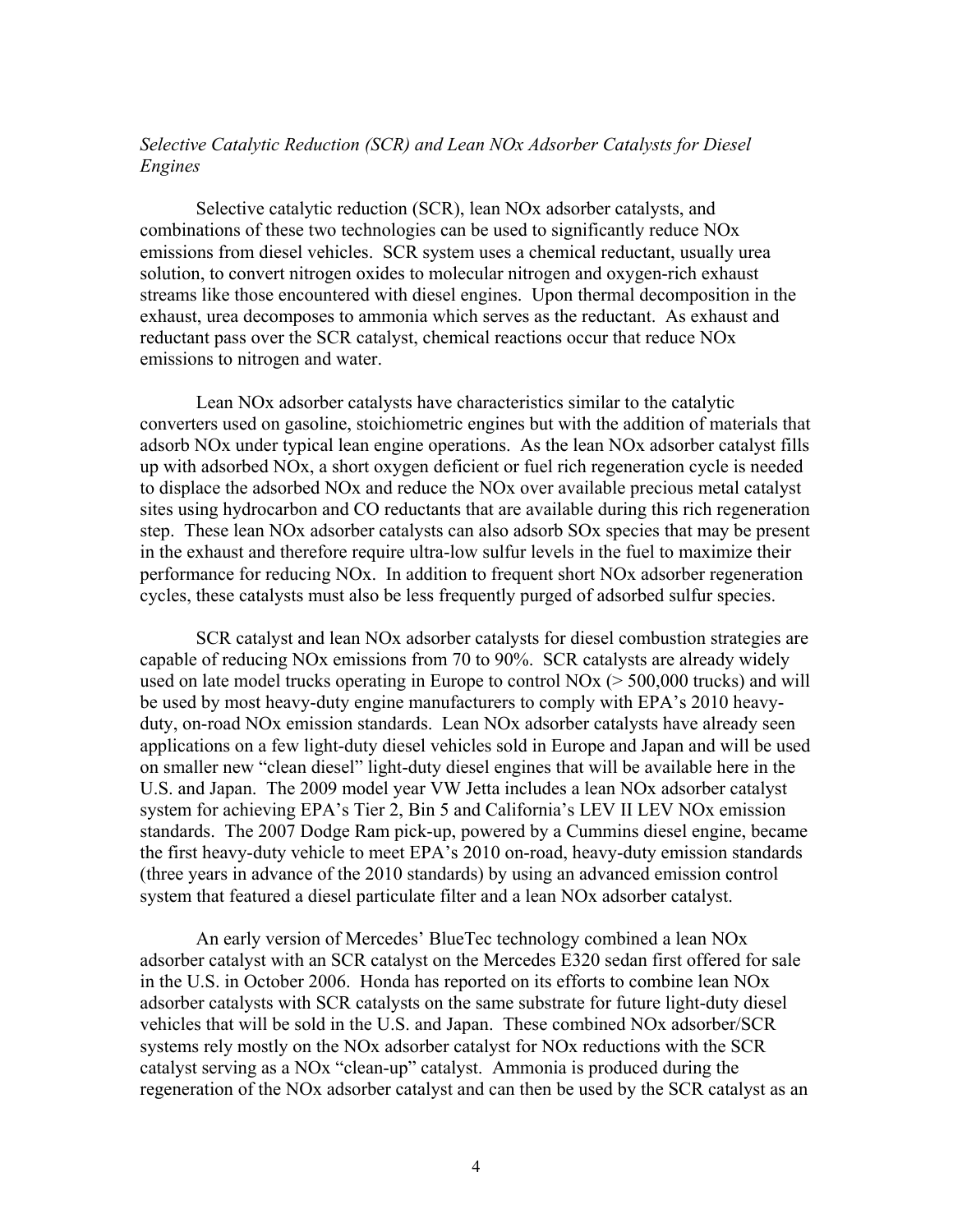internal source of reductant without the need for external urea injection ahead of the SCR catalyst.

### *Gasoline Direct Injection Technology*

For gasoline vehicles, direct injection technology enables gasoline engines to achieve greater fuel efficiency. In a gasoline direct injection engine, gasoline is directly injected into the cylinder the same way as in a diesel engine. Gasoline direct injection permits more fine-tuned control of the amount of fuel injected as well as control of injection timing independently from valve timing. Gasoline direct injection engines can reduce  $CO<sub>2</sub>$  emissions in a number of ways, including better "breathing" efficiency, higher compression ratio, the potential for lean operation and reduction of pumping losses. Gasoline direct injection offers  $CO<sub>2</sub>$  emissions reductions ranging from 5% to 20% depending on how it is implemented and the base engine to which it is compared. Again emissions controls ensure that these more fuel efficient gasoline engines meet tough EPA or ARB criteria emission regulations:

- Under stoichiometric conditions, a three-way catalyst can significantly reduce emissions of NOx, HC and CO. The use of three-way catalyst allows for simultaneous conversion of HC, CO, and NOx produced during the combustion of fuel in a spark-ignited engine. Three-way catalyst reduces these air pollutants by up to 99+ percent. The active catalytic materials are present as thin materials on the internal walls of a ceramic or metallic honeycomb substrate. The substrate typically provides a large number of parallel flow channels to allow for sufficient contact area between the exhaust gas and the active catalytic materials without creating excess pressure losses. In 2005, 100% of new cars sold in the U.S. were equipped with a catalytic converter, and worldwide over 90% of new gasoline cars sold had a catalyst.
- Under lean combustion conditions, similar emission control technologies used on diesel vehicles can be used to reduce emissions from lean, gasoline direct injection powertrains. These include particulate filters to reduce PM emissions, and SCR and/or lean NOx adsorber catalysts to reduce NOx emissions.

 As stated previously, lean NOx adsorber catalyst performance has a high degree of sensitivity to fuel sulfur levels. The current EPA fuel sulfur limits for gasoline (30 ppm average, 80 ppm cap) are too high to allow lean NOx adsorber catalysts to be a viable NOx control strategy for fuel efficient, gasoline lean-burn engines that employ direct fuel injection technology. EPA should seriously consider lowering gasoline fuel sulfur limits to allow NOx adsorber catalysts to be used on such vehicles in order to provide additional options for improving the efficiency and reducing greenhouse gas emissions from gasoline vehicles. NOx adsorber catalysts are already commercially used on gasoline lean-burn light-duty vehicles in Europe and Japan because these markets have gasoline fuel sulfur levels available with a maximum sulfur limit of 10 ppm. California will begin to enforce a 20 ppm fuel sulfur cap on gasoline beginning in 2012 and EPA should consider a similar fuel sulfur cap for the rest of the U.S. in this same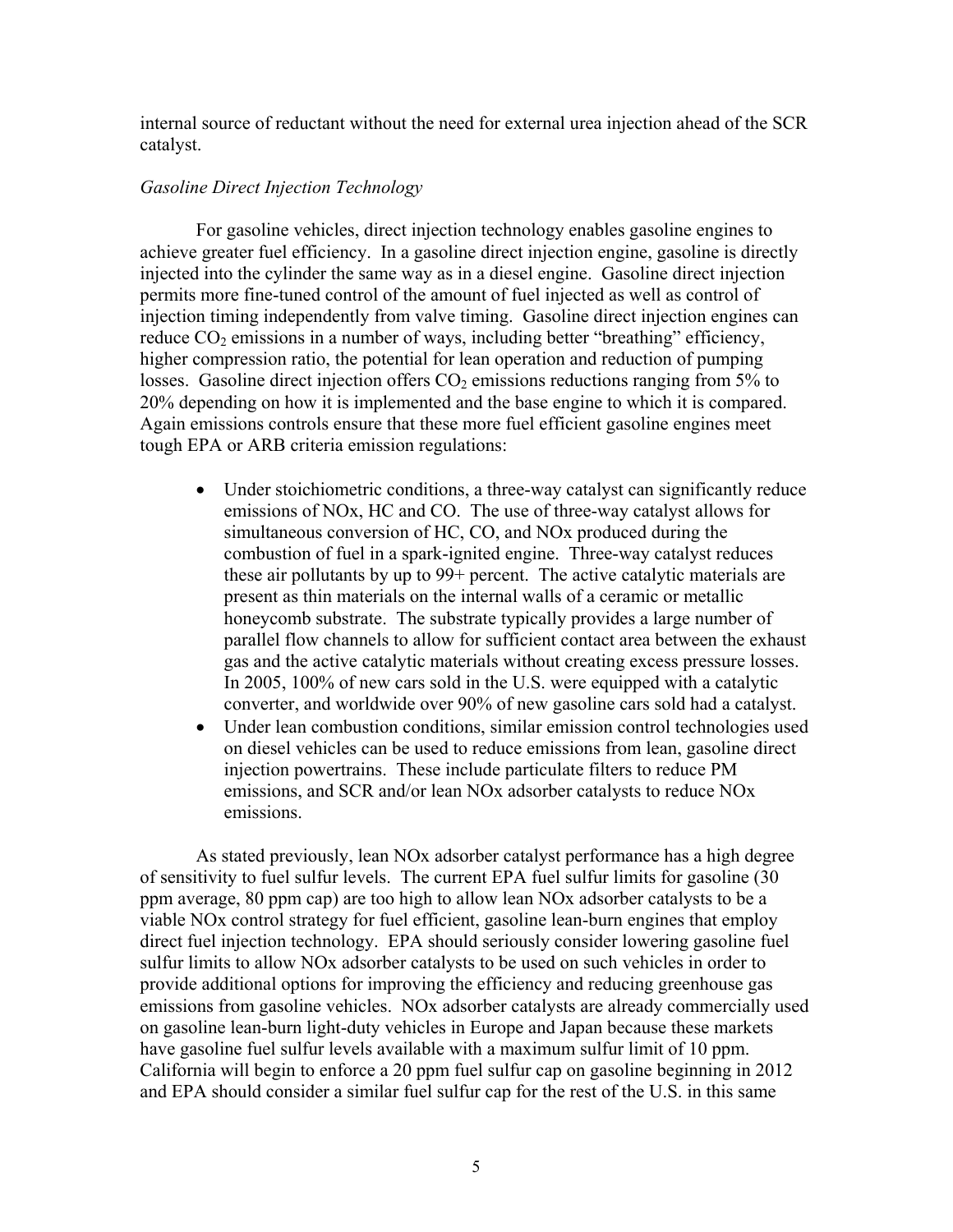#### timeframe.

Diesel-electric and gasoline-electric hybrid vehicles, that combine either a diesel or gasoline engine with elements of an electric-drive powertrain, offer a range of  $CO<sub>2</sub>$ emission reduction possibilities, and again advanced emission controls allow these powertrains to meet even the toughest criteria emission regulations.

Emission controls for gasoline and diesel engines are also generally compatible with low carbon, alternative fuels (e.g., gasoline blends with renewable ethanol or biodiesel blends) that can provide additional reductions in mobile source greenhouse gas emissions. Engine operating strategies and emission control catalyst formulations, however, often need to be optimized depending on fuel composition to ensure that criteria pollutant emissions or other air toxic emissions are minimized. It is also important that specifications associated with any low carbon fuel should be compatible with the use of available exhaust emission control technologies.

#### *Light-Duty Vehicle Test Cycles and Certification Fuels*

 Current U.S. light-duty CAFE requirements and California's adopted light-duty greenhouse gas emission standards both use the FTP and highway fuel economy test cycles with specified weighting to determine a vehicle's fuel economy. The current weighting puts a larger emphasis on fuel consumption (or greenhouse gas emissions) during urban driving (FTP test cycle) than highway driving (highway fuel economy test cycle). EPA recently switched to a 5-cycle approach for light-duty vehicle fuel economy labeling. The rulemaking documents associated with EPA's new fuel economy label requirements provide important information and data that supports the choice of this 5 cycle approach as more representative of how vehicles are driven by U.S. vehicle owners compared to the current CAFE 2-cycle requirement. MECA believes that any regulatory requirements associated with greenhouse gas emissions should be based on real-world driving or usage patterns in order to ensure that regulatory standards reflect actual vehicle operations and deliver the greenhouse gas emission reductions that are needed. Vehicle manufacturers and emission control technology manufacturers need a valid test cycle for greenhouse gas emission to engineer and evaluate vehicles consistent with how they are used by the public. The weighting of the test cycle between urban and highway driving modes will have a significant influence on the choice and optimization of powertrain options that will be used to meet any future greenhouse gas emission or fuel economy standards. EPA and California should utilize test cycles for the purpose of measuring and controlling vehicle greenhouse gas emissions that are representative of real world driving patterns.

 In addition to utilizing vehicle certification test cycles that are representative of real world driving, EPA and California should also utilize certification fuel compositions that are also representative of fuels used by real vehicles. Both EPA and California still allow auto manufacturers to use a gasoline certification fuel that contains no ethanol, despite the fact that gasoline formulations across the country with 10% ethanol are dominating the marketplace. Fuel impacts such as the use of ethanol in gasoline (as does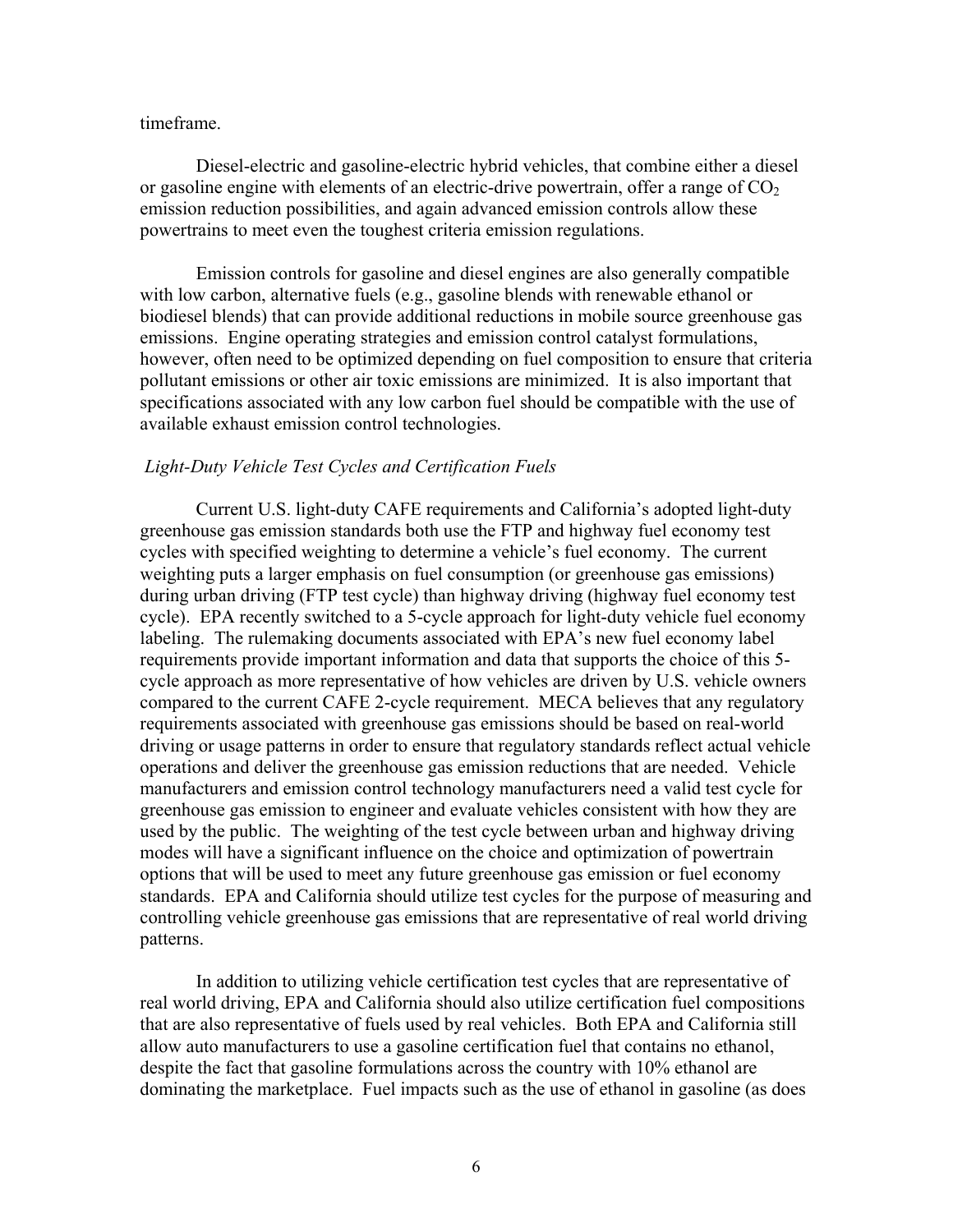the use of biodiesel blending in petroleum diesel) impacts a vehicle's fuel economy and greenhouse gas emissions and should be included as a part of the vehicle emissions certification process in any greenhouse gas regulatory program for light-duty vehicles.

### **Black Carbon**

Black carbon is a major component of particulate matter emissions from mobile sources and is believed to have a significant net atmospheric warming effect by enhancing the absorption of sunlight. Black carbon is a mix of elemental and organic carbon emitted by fossil fuel combustion, bio-mass burning, and bio-fuel cooking as soot. Black carbon is a dominant absorber of visible solar radiation in the atmosphere. Anthropogenic sources of black carbon are transported over long distances and are most concentrated in the tropics where solar irradiance is highest. Because of the combination of high absorption, a regional distribution roughly aligned with solar irradiance, and the capacity to form widespread atmospheric brown clouds in a mixture with other aerosols, emissions of black carbon are thought to be the second strongest contribution to current climate change, after  $CO<sub>2</sub>$  emissions.

According to scientists at the Scripps Institute of Oceanography and University of Iowa, soot and other forms of black carbon could have as much as 60% of the current global warming effect of carbon dioxide. Black carbon plays a major role in the dimming of the surface and a correspondingly large solar heating of the atmosphere. For example, the retreat of the Himalayan-Hindu Kush glaciers is one of the major environmental problems facing the Asian region. The glacier retreat has accelerated since the 1970s and several scientists have speculated that solar heating by soot in atmospheric brown clouds and deposition of dark soot over bright snow surfaces may be an important contributing factor for the acceleration of glacier retreat. A recent study published in a 2009 issue of *Nature Geoscience* (vol. 2, 2009) by researchers from the NASA Goddard Institute and Columbia University found that black carbon is responsible for 50% of the total Arctic warming observed from 1890 to 2007 (most of the observed Arctic warming over this timeframe occurred from 1976 to 2007).

 It is estimated that 70% of the black carbon emissions from mobile sources are from diesel-fueled vehicles, with the assumption that 40% of gasoline PM is black carbon and 60% of diesel PM is black carbon. Up to 25% of the carbon footprint of a heavyduty diesel truck is associated with black carbon exhaust emissions. Since black carbon particles only remain airborne for weeks at most compared to carbon dioxide, which can remain in the atmosphere for more than a century, removing black carbon would have an immediate benefit to both global warming and public health. The black carbon concentration and its global heating will decrease almost immediately after reduction of its emission. For these reasons and the growing body of scientific evidence that links black carbon emissions with climate change, MECA believes that ARB and EPA should include black carbon emissions as part of its overall greenhouse gas emission control strategy.

Black carbon from diesel vehicles can be significantly reduced through emission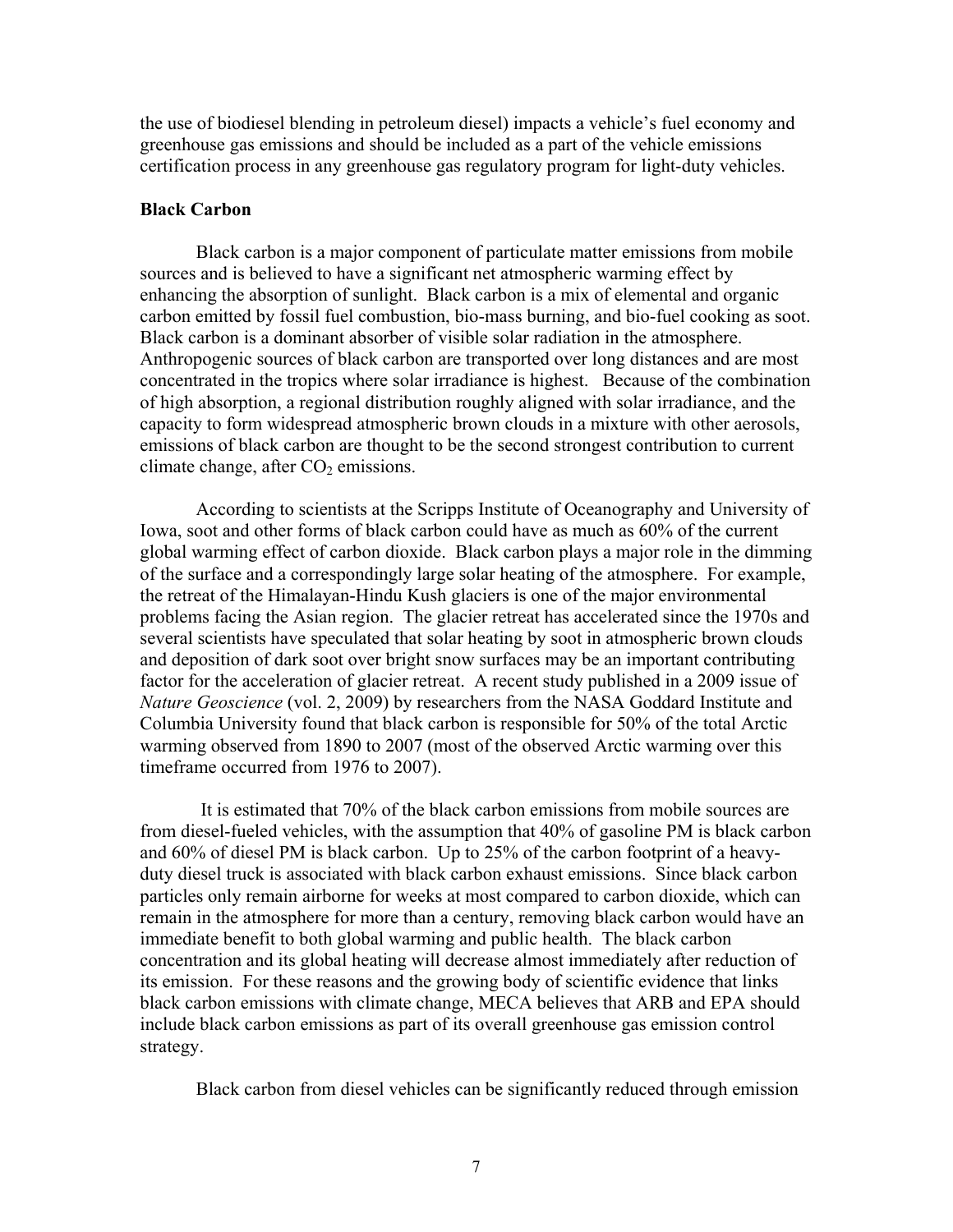control technology that is already commercially available. High efficiency diesel particulate filters (DPFs) on new and existing diesel engines provide nearly 99.9% reductions of carbon emissions. During the regeneration of DPFs, captured carbon is oxidized to  $CO<sub>2</sub>$  but this filter regeneration still results in a net climate change benefit since global warming potential of black carbon has been estimated to be about 4500 times higher than that of  $CO<sub>2</sub>$  on a per gram of emission basis. To meet EPA's 2007 heavyduty engine PM standards, essentially all new, on-road heavy-duty diesel engines are now equipped with high efficiency DPFs. It is estimated that the installation of DPFs will reduce PM emissions from U.S. heavy-duty diesel vehicles by 110,000 tons per year. Current California and EPA light-duty emission standards for diesel particulate matter also require the use of a high efficiency DPF on new light-duty diesel vehicles.

Because older diesel engines emit significant amounts of PM, there are also significant opportunities to reduce black carbon emissions through diesel retrofit programs that make use of retrofit DPF technology. The number of vehicles retrofitted, the number of programs, and the interest in new programs for DPFs have grown significantly over the past few years with more than 250,000 DPFs installed as retrofits to date in a variety of world markets. Retrofit filters can provide large benefits in human health through reductions in diesel PM and climate change benefits through reductions in black carbon emissions on both existing, on-road and off-road diesel engines. California has already tackled black carbon emissions from existing mobile sources through its ambitious Diesel Risk Reduction Plan and their associated regulatory initiatives that target the reduction of diesel particulate emissions from all existing diesel engines over the next ten to fifteen years. In most of these California regulatory programs existing diesel engines will need to be retrofit with high efficiency DPFs or replace/repowered with engines that are equipped with high efficiency filters by OEMs. Similar regulatory programs could be implemented within other states or by EPA to reap the public health and climate change co-benefits associated with reductions in black carbon emissions. Incentive funding programs like California's Carl Moyer program or the federal Diesel Emission Reduction Act (DERA) also can be used as a strategy for mobile source retrofit programs at the state or federal level that target black carbon reductions. Incentive funds for filter retrofits might also be generated by a national greenhouse gas cap-and-trade program.

### **Nitrous Oxide (N2O)**

While total N<sub>2</sub>O emissions are much lower than  $CO<sub>2</sub>$  emissions, N<sub>2</sub>O is approximately 310 times more powerful than  $CO<sub>2</sub>$  at trapping heat in the atmosphere. One of the anthropogenic activities producing  $N_2O$  in the U.S. is fuel combustion in motor vehicles. In 2006,  $N_2O$  emissions from mobile source combustion were approximately 9% of total U.S.  $N_2O$  emissions. It is estimated that the  $N_2O$  emissions account for about 2% of the total GHG emissions from a typical light-duty vehicle.  $N_2O$ is emitted directly from motor vehicles and its formation is highly dependent on temperature and the type of emission control system used. Temperatures favorable for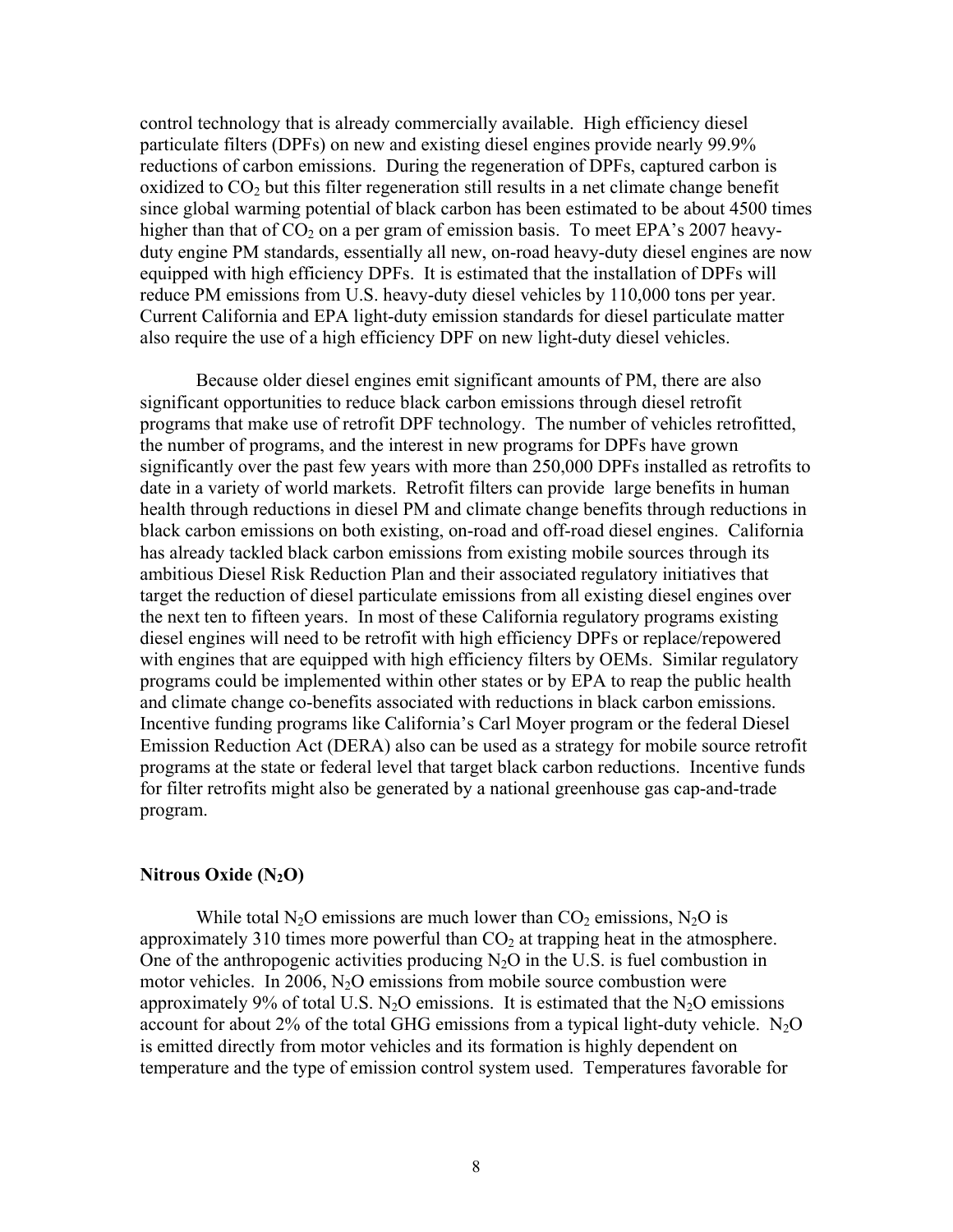N2O formation are achieved inside catalytic converter systems, especially during coldstart conditions when engine exhaust temperatures are lower.

Catalyst efficiency and age are also important factors in  $N_2O$  formation. At higher efficiencies and lower ages, N<sub>2</sub>O formation is lower. In addition to direct N<sub>2</sub>O emissions, NOx emissions from mobile and stationary sources have a significant impact on atmospheric  $N_2O$  levels. On late model light-duty gasoline vehicles, modern threeway catalyst-based emission control technology combined with effective cold-start engine calibration strategies are very effective at controlling vehicle nitrous oxide emissions. Light-duty vehicle N2O emission tests results recently published by ARB and Environment Canada in *Atmospheric Environment* (vol. 43, 2009) indicate that vehicles certified to the lowest emission certification categories (e.g., certified to ARB's SULEV standards) also have extremely low  $N_2O$  emissions (in the range of 0.0-1.5 mg/km).

Tightening of hydrocarbon and NOx emission standards over time with the parallel introduction of more effective emission control systems have resulted in lower emissions of  $N<sub>2</sub>O$  from today's vehicles compared to older vehicles certified to less stringent hydrocarbon and NOx standards. The performance of NOx emission control technologies for diesel vehicles such as SCR catalysts and lean NOx adsorber catalysts can also be optimized to minimize  $N_2O$  emissions from diesel engines.

#### **Methane (CH<sub>4</sub>)**

According to the United Nation's International Panel on Climate Change (IPCC), methane is more than 20 times as effective as  $CO<sub>2</sub>$  at trapping heat in the atmosphere. Over the last 250 years, the concentration of  $CH_4$  in the atmosphere has increased by 148%. Methane is a byproduct of imperfect fuel combustion. Methane emissions from mobile sources are emitted from exhaust from vehicles using hydrocarbon fuels, but the anthropogenic contribution of road transport to the global methane inventory is less than 0.5%. Emissions of CH4 are a function of the type of fuel used, the design and tuning of the engine, the type of emission control system, the age of the vehicle, as well as other factors. Although CH4 emissions from gasoline vehicles are small in terms of global warming potential when compared to  $N<sub>2</sub>O$  emissions, they can be high in natural gasfueled vehicles, as methane is the primary component of natural gas.

On light-duty gasoline vehicles, modern three-way catalyst-based emission control technology is effective at reducing all hydrocarbon exhaust emissions including methane. Tightening of hydrocarbon emission standards over time with the parallel introduction of more effective emission control systems have resulted in lower emissions of methane from today's vehicles compared to older vehicles certified to less stringent standards. Catalyst designs can also be optimized in concert with engine control strategies to oxidize methane exhaust emissions from motor vehicles, including vehicles that operate exclusively on natural gas or bi-fuel vehicles that can operate on either natural gas or gasoline. ARB and EPA could also consider including methane in future hydrocarbon vehicle or equipment emission standards (as is currently done in Europe, as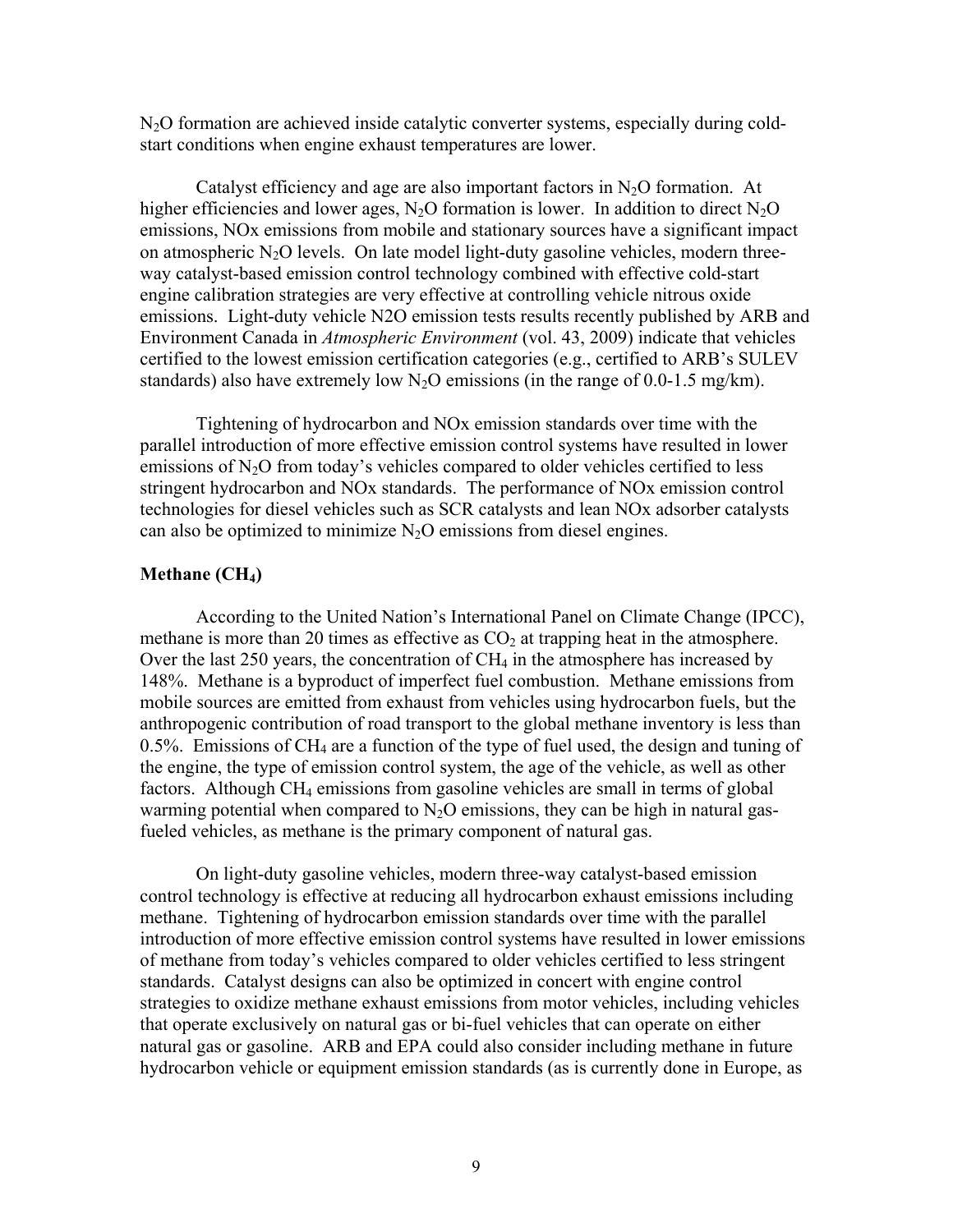opposed to non-methane-based hydrocarbon vehicle or equipment standards) as a strategy to directly limit methane emissions from mobile sources.

### **Ground-Level Ozone**

 There is a significant linkage between ground level ozone concentrations and climate change impacts. One example was detailed by a group of researchers from the United Kingdom in a 2007 *Nature* publication. In this work, ground-level ozone was shown to damage plant photosynthesis resulting in lower carbon dioxide uptake from plants that have been exposed to higher levels of ozone. Other studies have shown that increasing average annual temperatures are likely to result in even higher levels of ozone in the environment. Emission reductions aimed at lowering ambient ozone levels, such as lower emissions of volatile organic compounds (VOCs) and NOx, will have a positive impact on climate change, as well as human health. Policies that aim to reduce ambient ozone levels may also become more necessary and important to either mitigate the climate change impacts of ground level ozone or to mitigate higher ozone levels that result from climate change.

#### **SUMMARY**

Looking ahead, transportation greenhouse gas emissions are forecast to continue increasing rapidly, reflecting the anticipated impact of factors such as economic growth, increased movement of freight by trucks, ships, and rail, and continued growth in personal travel. The transportation sector is the largest source of domestic  $CO<sub>2</sub>$  emissions, producing 33% of the nation's total in 2006. There are significant opportunities to reduce greenhouse gas emissions from the transportation sector through the design of fuel efficient powertrains that include advanced exhaust emission controls for meeting even the most stringent criteria pollutant standards. MECA believes that advanced emission control systems have a critically important role in future policies that aim to reduce mobile source greenhouse gas emissions. These emission control technologies allow all high efficiency powertrains to compete in the marketplace by enabling these powertrains to meet current and future criteria pollutant standards. In nearly all cases, these fuelefficient powertrain designs, combined with appropriate emission controls, can be optimized to either minimize fuel consumption impacts associated with the emission control technology, or, in some cases, improve overall fuel consumption of the vehicle. This optimization extends beyond carbon dioxide emissions to include other significant greenhouse gases such as methane and nitrous oxide. In the case of gasoline vehicles, additional climate change benefits could be obtained by lowering federal gasoline fuel sulfur levels to enable the use of lean NOx adsorber catalysts on gasoline lean-burn engines.

 Any ARB or EPA actions to reduce greenhouse gas emissions from light-duty vehicles should employ test cycles and certification fuels that reflect real-world usage of these vehicles to ensure that emission reductions are meaningful and that these regulatory programs target driving modes that have the largest impacts on fuel use.